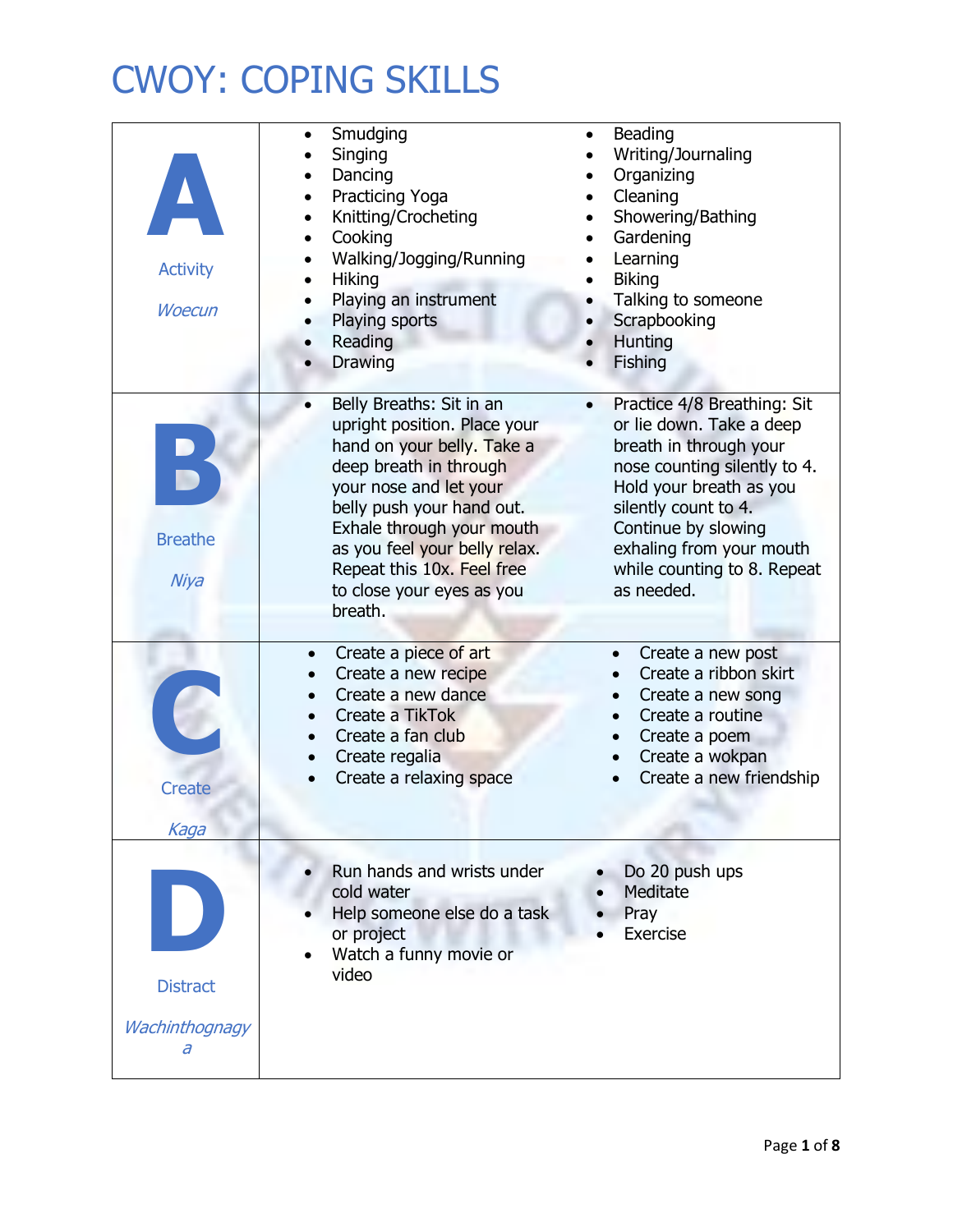| Е<br><b>Exercise</b><br>Tangluskehan                        | 30 MINUTES A DAY!<br>Running/Jogging<br>Squats<br>Lunges<br>Push ups<br>Sit ups                        | Yoga<br>Youtube Fitness Videos<br><b>Hiking</b><br>Playing basketball<br>Walking your dog                                                                                                                                                                                                                     |
|-------------------------------------------------------------|--------------------------------------------------------------------------------------------------------|---------------------------------------------------------------------------------------------------------------------------------------------------------------------------------------------------------------------------------------------------------------------------------------------------------------|
| <b>Friends &amp; Family</b><br>Tiwahne &<br><b>Tiospaye</b> | enjoy.<br>FaceTime, Zoom, Google Hangouts to stay connected.                                           | Spend quality time with friends and family doing activities you<br>If you can't spend time together face to face, use platforms like                                                                                                                                                                          |
| G<br><b>Goal Setting</b><br><b>Woawachin</b>                | Goal setting is a good way<br>to stay focused and<br>motivated.<br>Goals should be SMART $\rightarrow$ | Specific $-$ What do you<br>want to accomplish?<br>Measurable - How will you<br>know when it is<br>accomplished?<br><b>Attainable - Is it within your</b><br>control to achieve this goal?<br>Realistic - Can you<br>realistically achieve this<br>goal?<br>Timely $-$ When will the goal<br>be accomplished? |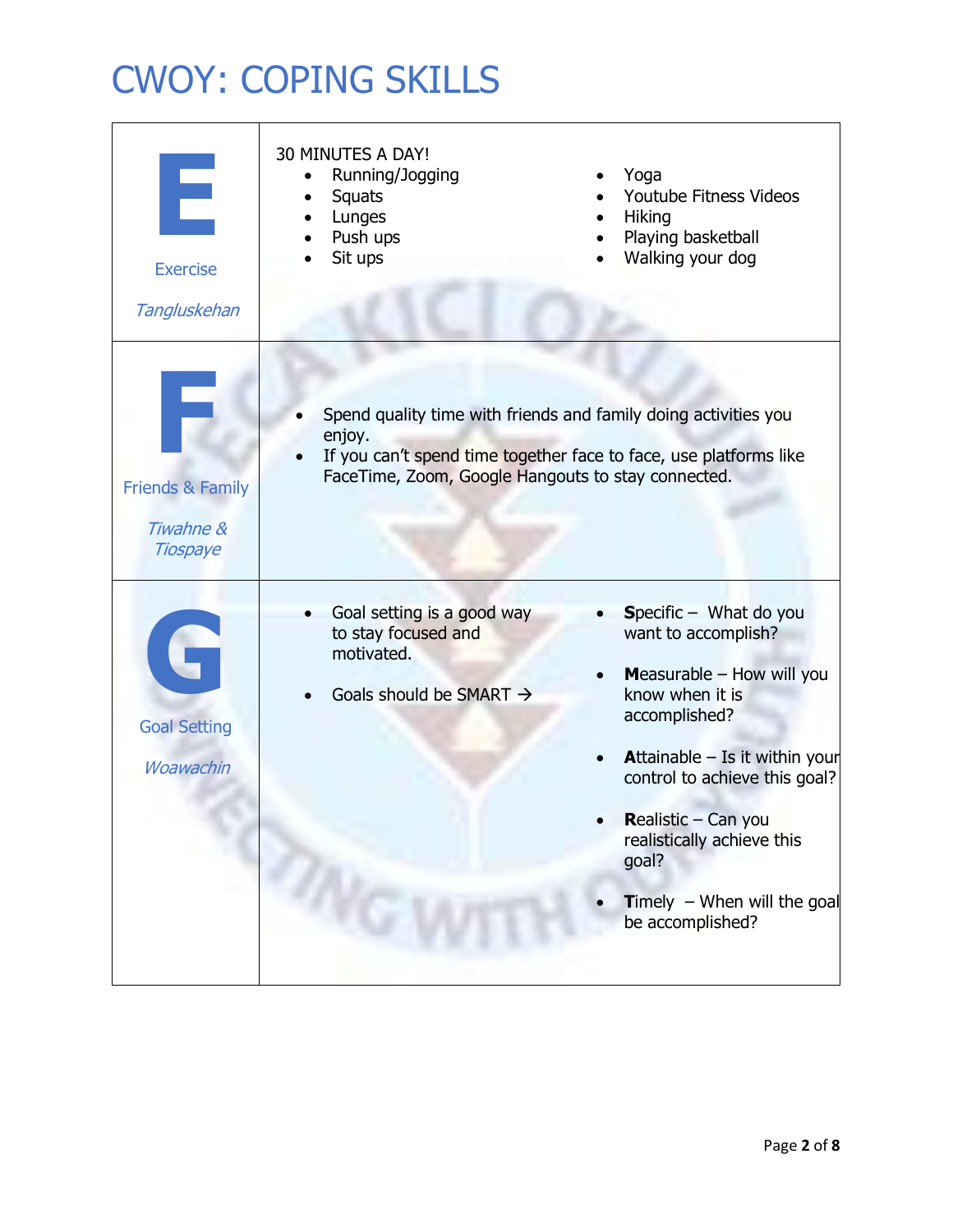|                                                                                  | If you are struggling with mental health, substance abuse, are considering<br>harming yourself or someone is hurting you, please do not hesitate to<br>reach out for help. You are not alone.                     |                                                                                                                                                                                        |  |
|----------------------------------------------------------------------------------|-------------------------------------------------------------------------------------------------------------------------------------------------------------------------------------------------------------------|----------------------------------------------------------------------------------------------------------------------------------------------------------------------------------------|--|
| Ask for Help<br>Omakiya yo/ye                                                    | <b>National Suicide</b><br><b>Prevention Lifeline 800-</b><br>273-8255<br><b>National Runaway</b><br><b>Safeline 800-786-2929</b><br><b>National Parent Helpline</b><br>855-427-2736                              | <b>Crisis Helpline: Text HOME</b><br>to 741741<br><b>National Child Abuse</b><br>Hotline 400-422-4453<br><b>Substance Abuse &amp;</b><br><b>Mental Health Helpline</b><br>800-662-4357 |  |
| If you are in immediate danger or experiencing an<br>emergency, please call 911. |                                                                                                                                                                                                                   |                                                                                                                                                                                        |  |
| Imagine<br><b>Thanmahel</b>                                                      | Imagine trips you'd like to<br>take, places you'd like to<br>visit. Make a list.<br>Imagine your perfect<br>weekend. Write down in as<br>much detail how it goes,<br>what happens, who's there,<br>where you are. | Imagine learning something<br>new! What is it?<br>Imagine your dream job.<br>What are you doing?<br>Let your mind wander and<br>use your imagination!                                  |  |
|                                                                                  | Laughter is the best medicine.<br>Watch a funny movie or<br>Look at funny memes.                                                                                                                                  |                                                                                                                                                                                        |  |
| <b>Joke</b><br>Woiha                                                             | video.<br>Call a friend or family<br>member and talk about a<br>funny memory!                                                                                                                                     | Read a comic.<br>Find a reason to laugh.                                                                                                                                               |  |
| K<br><b>Keepsake</b>                                                             | Keep a diary or journal of thoughts, prayers or dreams.<br>Keep a scrapbook or photo album.<br>Keep a portfolio of art you've created.<br>Keep photos that make you feel good.                                    |                                                                                                                                                                                        |  |
| <b>Wokiksuye</b>                                                                 |                                                                                                                                                                                                                   |                                                                                                                                                                                        |  |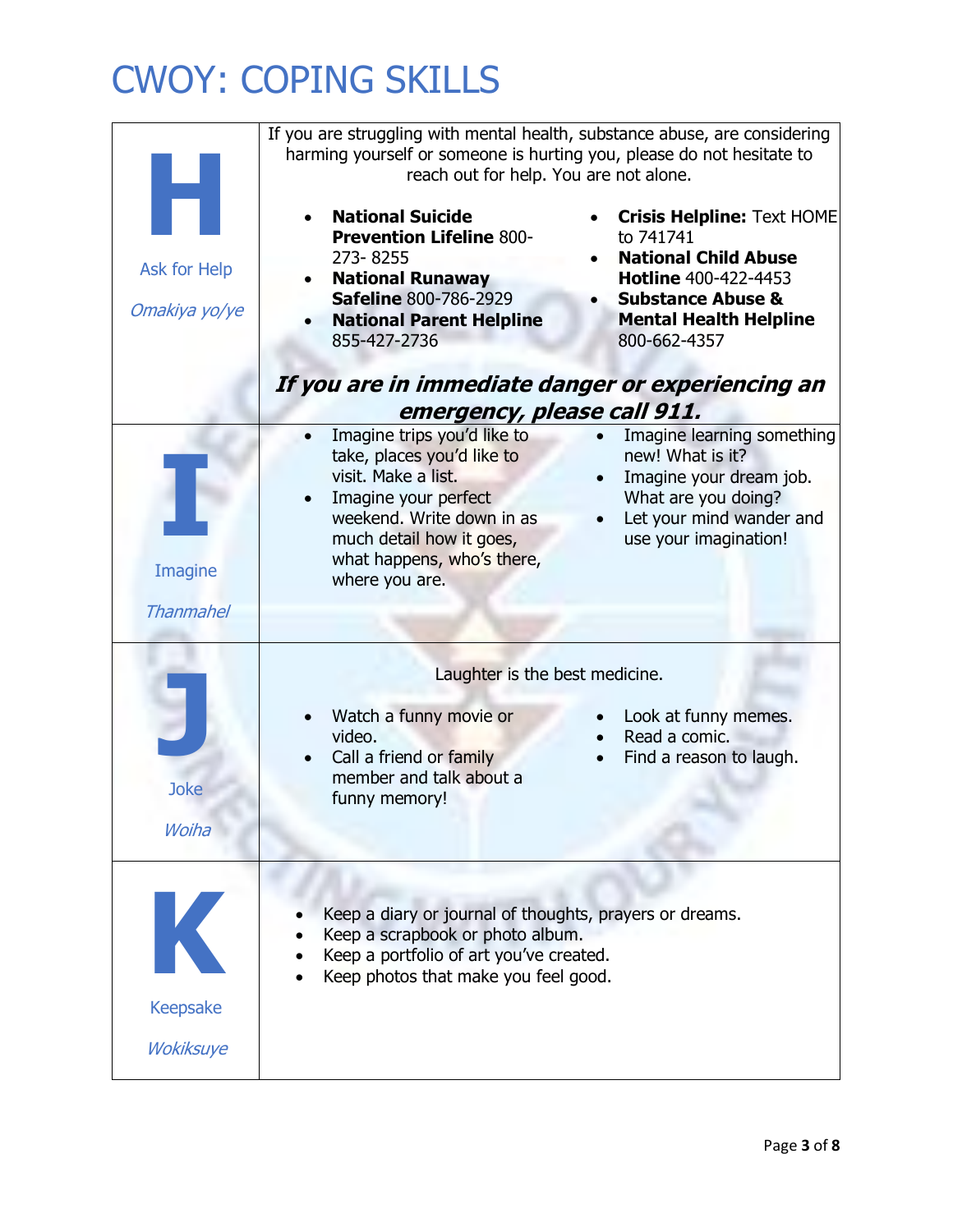| List<br>Chazeyal Owa   | List everything you'd do if<br>List all the things you want<br>you weren't afraid.<br>to learn.<br>List all the concerts or<br>List all the things that make<br>you laugh or smile.<br>events you'd like to attend.<br>List all the reasons why you<br>List all the questions you'd<br>$\bullet$<br>ask your favorite celebrity.<br>are awesome.<br>List things you want to tell<br>List all the things your<br>dream home would have.<br>your future self.<br>Make a "to do" list.<br>Go through the alphabet<br>with a theme and try to<br>List all the books you want<br>name something for each<br>to read.<br>letter (animals, food, etc.) |
|------------------------|-------------------------------------------------------------------------------------------------------------------------------------------------------------------------------------------------------------------------------------------------------------------------------------------------------------------------------------------------------------------------------------------------------------------------------------------------------------------------------------------------------------------------------------------------------------------------------------------------------------------------------------------------|
| <b>Music</b><br>Olowan | Turn on your favorite jam<br>and sing and dance like no<br>one is watching!<br>If singing and dancing isn't<br>your thing, listen to music<br>that inspires you or uplifts<br>you!                                                                                                                                                                                                                                                                                                                                                                                                                                                              |
| <b>Nature</b><br>Makha | Practice being mindful with nature!<br>Sit outside, close your eyes<br>Soak your feet in a body of<br>and listen to the birds, the<br>water or plant your bare feet<br>on the ground feeling the<br>breeze and feel the sun give<br>earth beneath your feet.<br>you warm energy.<br>Go for a hike and observe all<br>Swim, kayak or float in the<br>water. Focus on the feeling<br>the details around you:<br>of the water and the sounds<br>sounds, colors, animals,<br>smells.<br>you hear.<br>Breathe the fresh air deep<br>into your lungs!                                                                                                 |
| Organize<br>Awachin    | Set aside $15 - 30$ minutes for yourself each day. Use this time to<br>organize and develop a self-care routine.<br>Take time to organize. Organize your space, your room, your<br>backpack, your desk, your purse, your pantry, etc.<br>Organizing helps us be prepared. When we are prepared, we have<br>less anxiety and feel more control.                                                                                                                                                                                                                                                                                                  |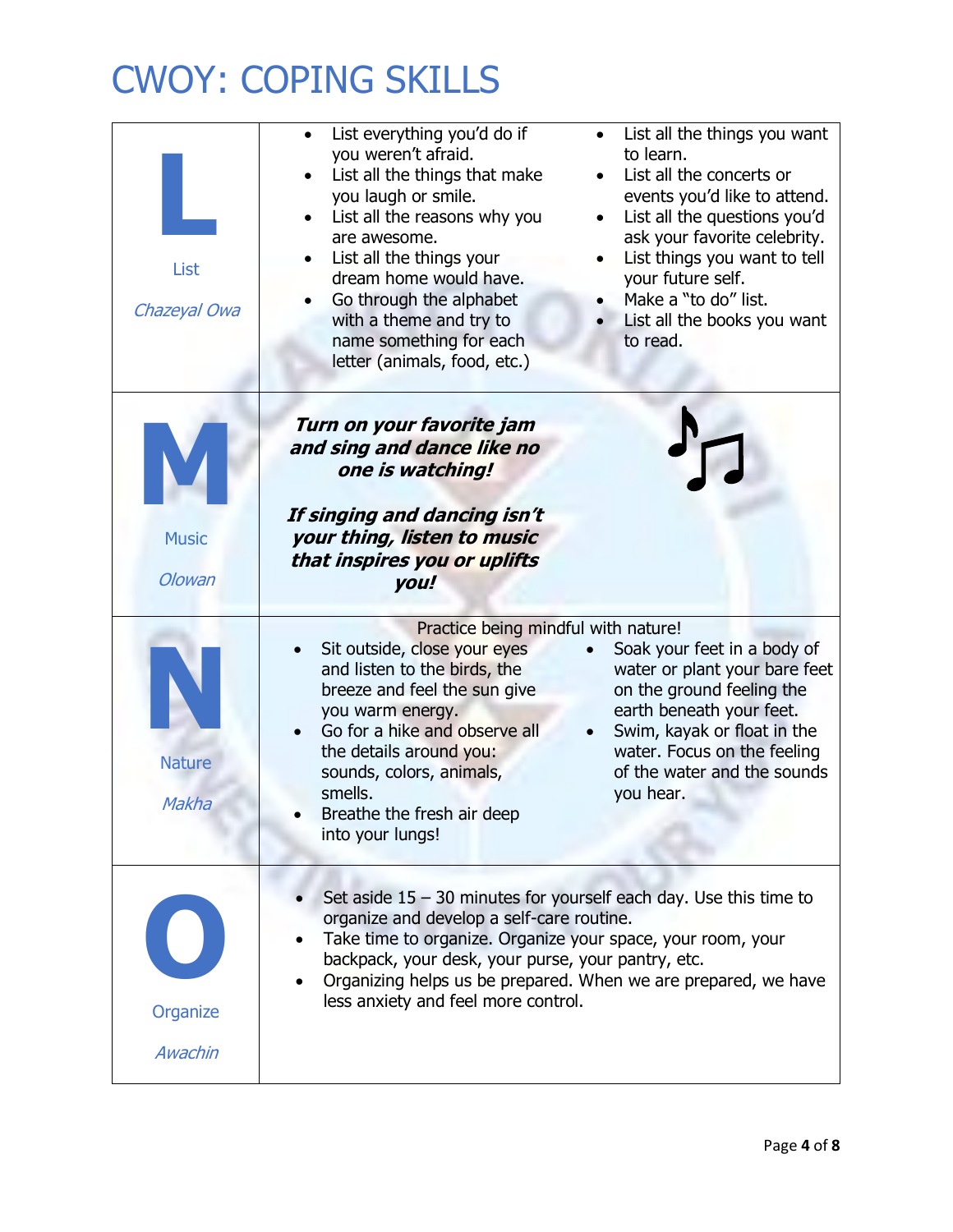| <b>Playtime/Pets</b><br>Skata | Have fun and remember to play!<br>Play basketball with friends.<br>Play with your cat inside.<br>Play fetch with your dog or take your dog for a walk!<br>Play a board game or cards with your family.                                                                                                                                                                                                                                              |
|-------------------------------|-----------------------------------------------------------------------------------------------------------------------------------------------------------------------------------------------------------------------------------------------------------------------------------------------------------------------------------------------------------------------------------------------------------------------------------------------------|
| <b>Quiet Time</b><br>Inila    | Put down your phone, unplug and be still. Quiet time lets our minds rest.<br>Here are some activities that can be done quietly.<br>Meditating<br>Drawing<br>Reading<br>Napping<br>Knitting<br>Writing<br>Praying<br>Studying<br>Taking a bath                                                                                                                                                                                                       |
| <b>Relax</b><br>Asnikiya      | Practice Progressive Muscle Relaxation. In progressive muscle relaxation,<br>you tense a group of muscles as you breathe in, and you relax them as<br>you breathe out. Start at with your feet and work your way to the top of<br>your head.<br>Relaxation is an important coping skill especially when we are feeling<br>overwhelmed. Relaxation is different for everyone. Find what works for<br>you and make it part of your self-care routine. |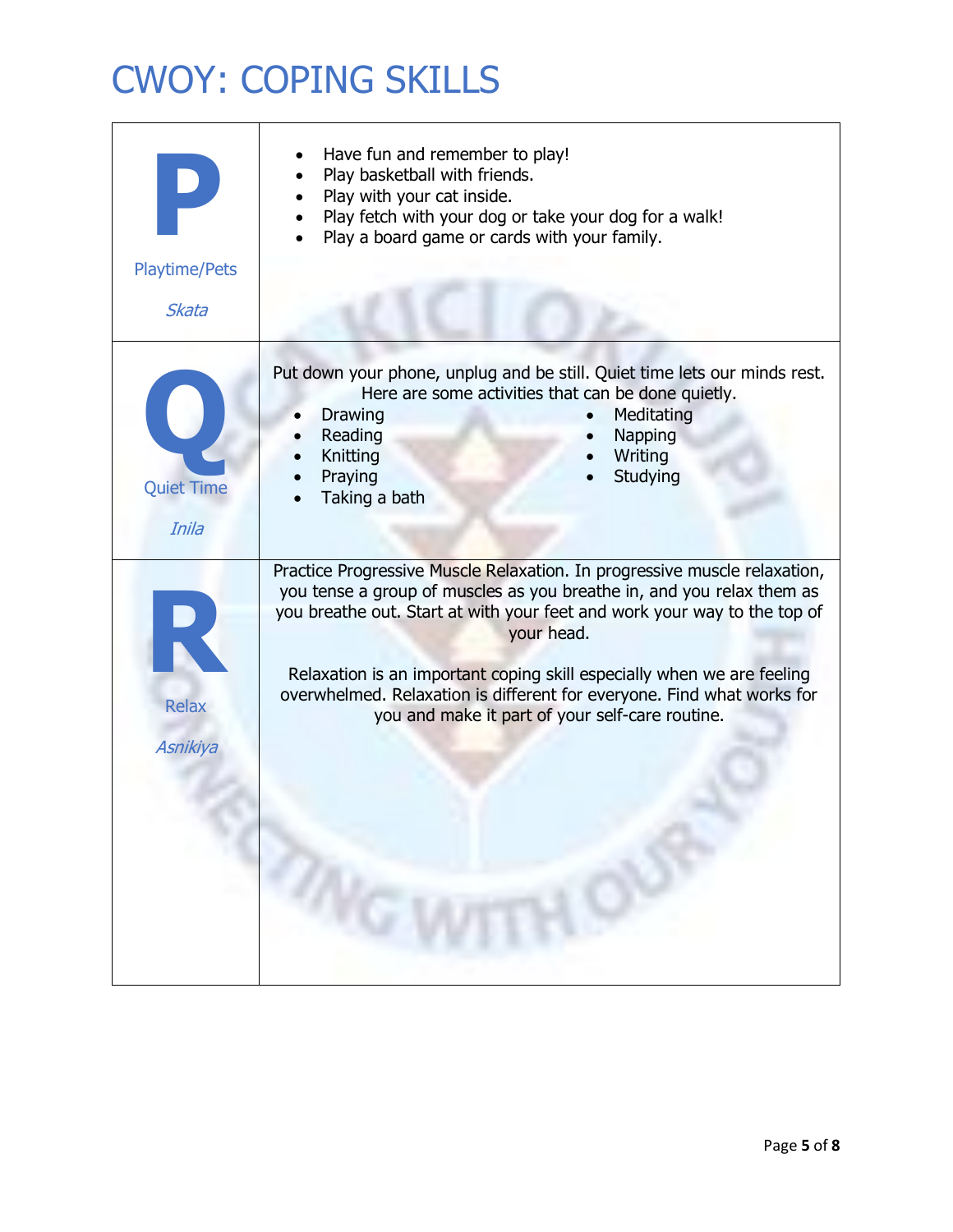| S                                                                          | Friends and family can be a great support system, but find a support<br>system that will support you in your goals, lifestyle, recovery, whatever it<br>is you need.                                                                                                                                 |                                                                                                |                                                                                                                                                                                                                                                                                                 |
|----------------------------------------------------------------------------|------------------------------------------------------------------------------------------------------------------------------------------------------------------------------------------------------------------------------------------------------------------------------------------------------|------------------------------------------------------------------------------------------------|-------------------------------------------------------------------------------------------------------------------------------------------------------------------------------------------------------------------------------------------------------------------------------------------------|
| <b>Support System</b><br>Awoglaka                                          | <b>SAMHSA's National</b><br>Helpline -<br>1-800-662-HELP<br>(4357)<br><b>SAMHSA's National</b><br>Helpline is a free,<br>confidential, 24/7, 365-<br>day-a-year treatment<br>referral and information<br>service for individuals<br>and families facing<br>mental and/or substance<br>use disorders. | <b>We R Native</b><br>Text "NATIVE" to<br>97779 for weekly<br>tips, contests &<br>life advice. | <b>TrevorLifeline</b><br>1-866-488-7386<br>If you are a young person<br>in crisis, feeling suicidal, or<br>in need of a safe and<br>judgment-free place to<br>talk, TrevorChat is a free,<br>confidential and secure<br>instant messaging service<br>that provides live help<br>to LGBTQ youth. |
| <b>Try Something</b><br><b>New</b><br>Chantel'inza<br><i>(to be brave)</i> | Learn a new skill. Learn to play an instrument. Learn a new language. Try                                                                                                                                                                                                                            | a new sport. Try a new food. This is how you grow.                                             |                                                                                                                                                                                                                                                                                                 |
| <b>Utilize Your Skills</b><br>Wachangtognak<br><i>(generous)</i>           | If you're good with kids,<br>volunteer to babysit.<br>If you can create art, make<br>someone a gift.<br>If you play music, brighten<br>someone's day with a song.                                                                                                                                    | Using your skills to help others will make you feel good!<br>Use your skills to show kindness. | If you are a good listener,<br>help a friend in need.<br>If you knit/bead/sew, teach<br>someone who doesn't know<br>how.                                                                                                                                                                        |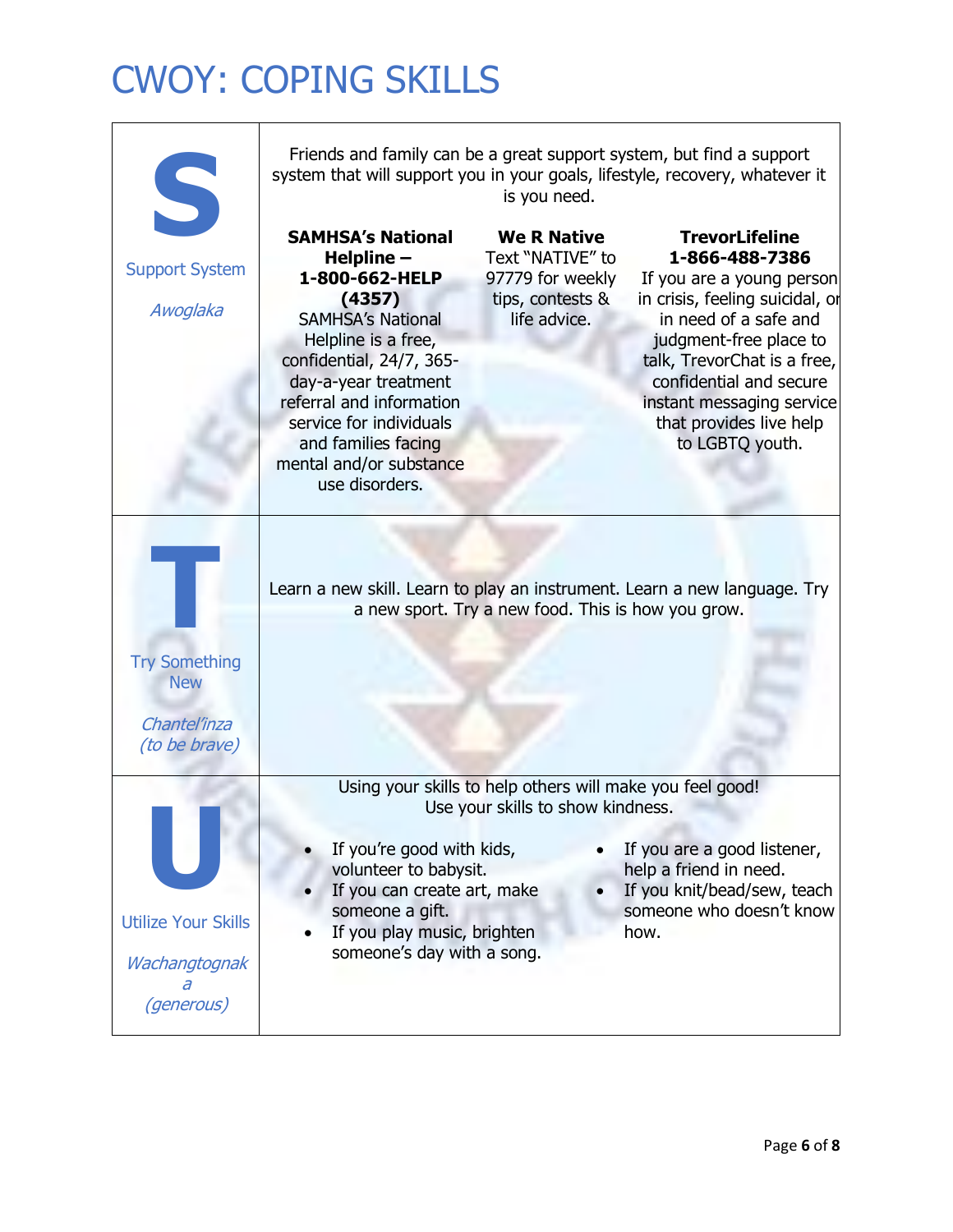| Everything we do begins as a thought.<br>Close your eyes and visualize you accomplishing your goal. Let yourself<br>smile as you see yourself succeed. Focus on how you feel when you see<br>yourself achieving that goal. Feel that moment as if it is real. |
|---------------------------------------------------------------------------------------------------------------------------------------------------------------------------------------------------------------------------------------------------------------|
| Write a journal<br>Write down your worries.                                                                                                                                                                                                                   |
| Write 3 things that are<br>Write a poem<br>Write your story<br>within your control.<br>Write a song<br>Write 3 positive statements.<br>Set a timer for 3 minutes<br>Write your goals<br>Write about your dreams<br>and write whatever comes<br>to mind.       |
| "Write hard and clear about what hurts." -Ernest Hemingway                                                                                                                                                                                                    |
| Video games can be a good distraction if you are feeling overwhelmed or<br>stressed. Be sure you that if you are playing Xbox, you are taking breaks<br>and getting 30 minutes of exercise a day.                                                             |
| BE KIND TU TUUKSELF.                                                                                                                                                                                                                                          |
| You are enough. You are worth it.<br><b>Practice positive self-talk and work on</b><br>building confidence in yourself.                                                                                                                                       |
|                                                                                                                                                                                                                                                               |